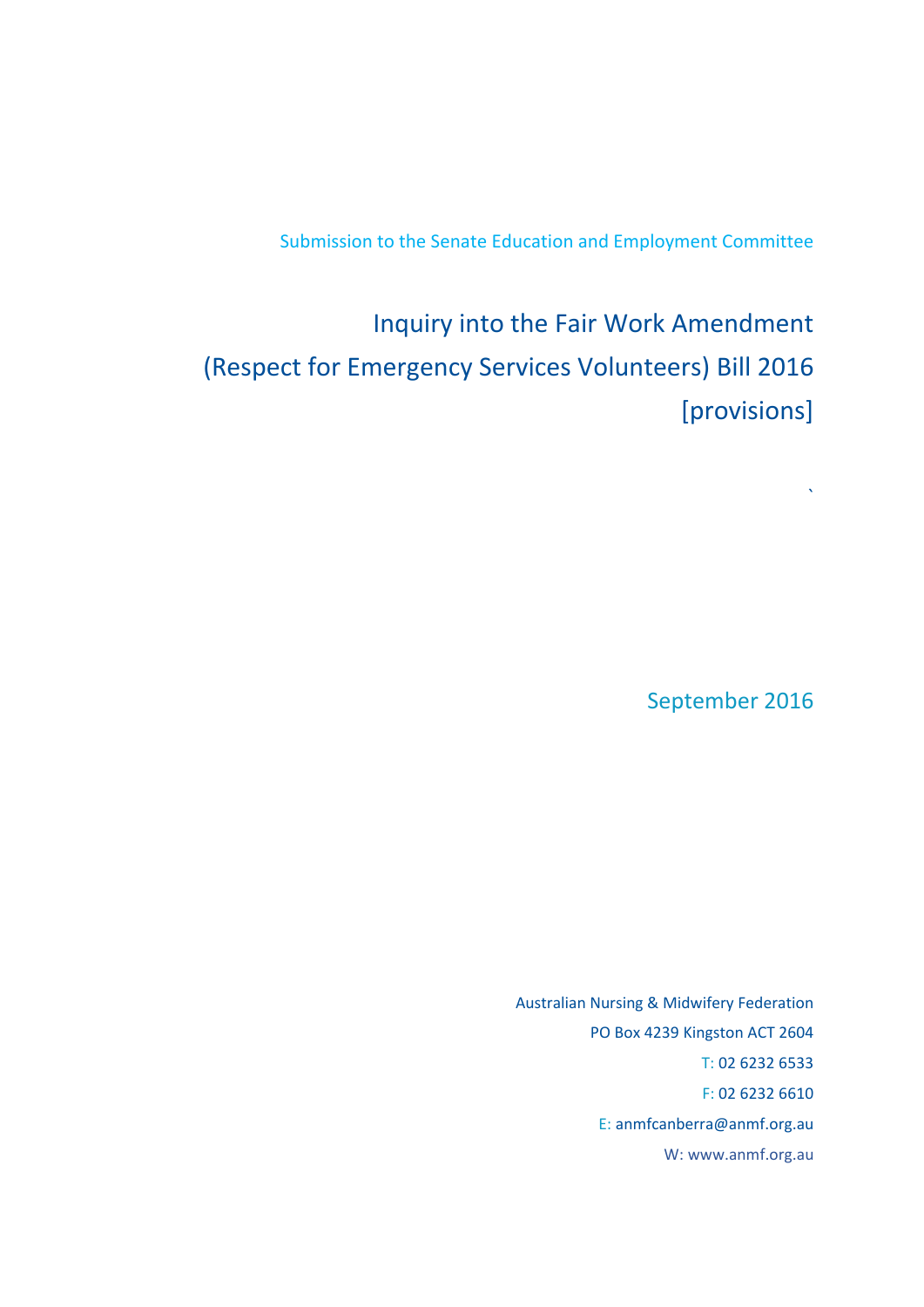#### 1. **Summary**

1.1 The Australian Nursing and Midwifery Federation (ANMF) opposes the *Fair Work Amendment (Respect for Emergency Services Volunteers) Bill 2016* and submits that it should be rejected. The Bill represents an unnecessary intrusion into existing collective bargaining arrangements. In addition, the proposed legislation has potentially far-reaching scope.

#### 2. **The ANMF and nursing demographics**

- 2.1 The ANMF is the national union for nurses, midwives and assistants in nursing with branches in each state and territory of Australia. The ANMF is also the largest professional nursing and midwifery organisation in Australia. The ANMF's core business is the industrial, professional and political representation of its members.
- 2.2 As members of the union, the ANMF represents over 240,000 registered nurses, midwives and assistants in nursing nationally. They are employed in a wide range of enterprises in urban, rural and remote locations, in the public, private and aged care sectors including nursing homes, hospitals, health services, schools, universities, the armed forces, statutory authorities, local government, and off-shore territories and industries.

# 3. **Specific comments on the** *Fair Work Amendment (Respect for Emergency Services Volunteers) Bill 2016*

- 3.1 **General comments**
- 3.1.1 For the reasons largely outlined by the Australian Council of Trade Unions (ACTU) in its submission, which the ANMF supports, the ANMF opposes the Bill and submits that it should be rejected.
- 3.1.2 As noted by the ACTU, the Bill is inconsistent with the collective bargaining framework. It undermines collective bargaining by unnecessarily interfering with negotiations between employees, their representatives and employers.
- 3.1.3 While volunteers have an important role to play in many organisations, employees should retain their existing right to negotiate and agree with management on terms and conditions that may affect volunteers.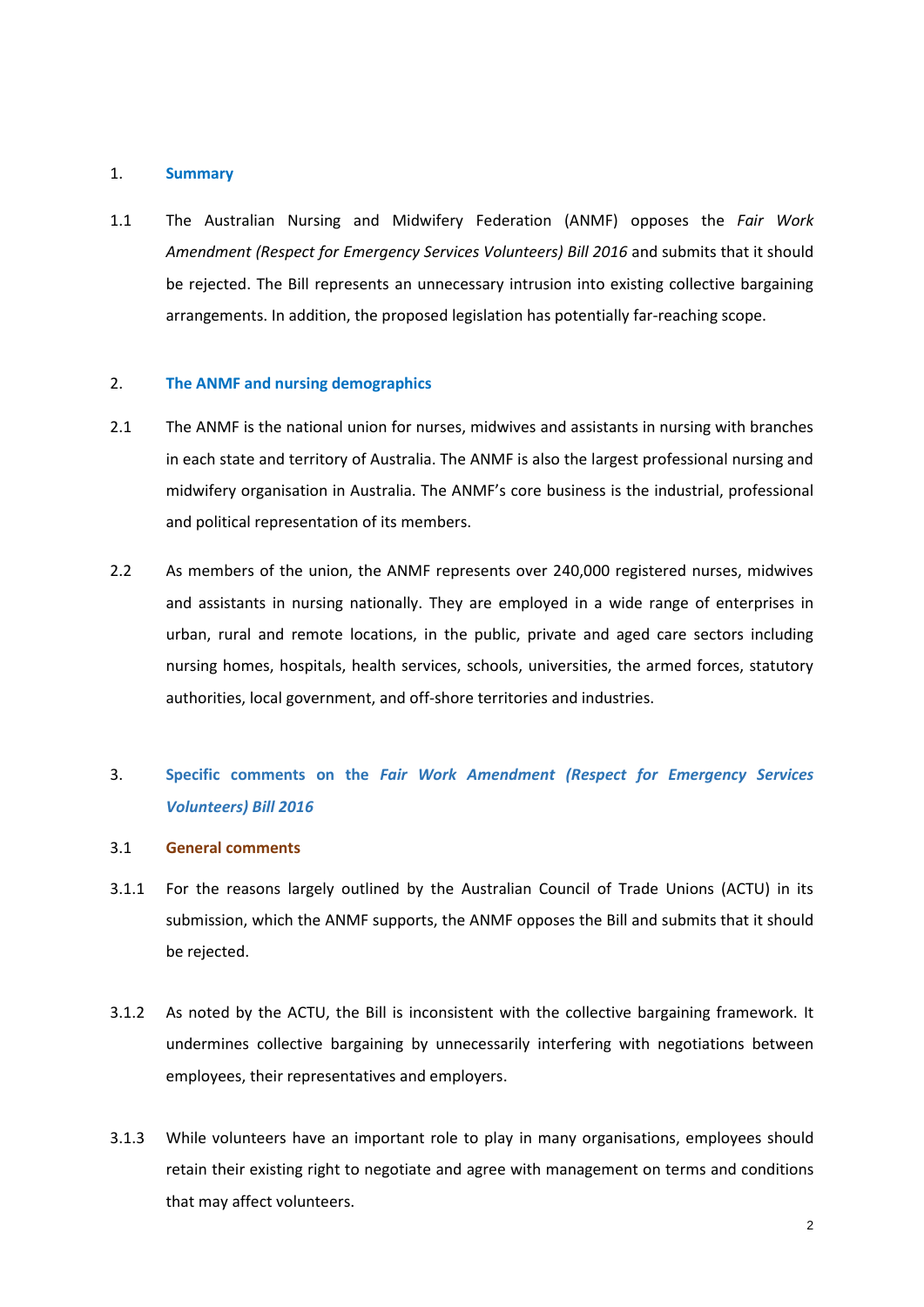#### 3.2 **Specific provisions**

3.2.1 In addition to the reasons outlined above, the ANMF considers that the Bill should not be passed for the following reasons.

### *Scope of provisions*

- 3.2.2 The Bill constitutes a political reaction to one dispute in Victoria. While not justified in any event (as outlined above), the terms of the proposed legislation have the potential to extend well beyond that one dispute.
- 3.2.3 The Bill would amend the Act by adding "objectionable emergency management terms" to the list of unlawful terms that cannot be included in enterprise agreements.
- 3.2.4 The amendments would apply to enterprise agreements made by employers that are "designated emergency management bodies", as defined in proposed subsection 195A(4). In addition to fire-fighting bodies or State Emergency Services, the Bill's provisions would apply to "recognised emergency management bodies" prescribed by regulations.
- 3.2.5 Regulations are yet to be provided or released, and the Explanatory Memorandum sheds little light on which organisations will, or might be, prescribed by the regulations.
- 3.2.6 As noted by the Explanatory Memorandum (at [24]), the term "recognised emergency management body" is already defined by subsection 109(3) of the Fair Work Act.
- 3.2.7 This definition could easily enable regulations to be made that would bring a wide range of organisations within the scope of the Act.
- 3.2.8 Of specific concern to the ANMF is that several elements of the definition of "recognised emergency management body" could easily apply to various organisations in the health industry which employ nurses and midwives and engage volunteers, for example public hospitals, Australian Red Cross, etc.
- 3.2.9 This is because a "recognised emergency management body" includes "a body, or part of a body, that has a role or function under a plan that (i) is for coping with emergencies and/or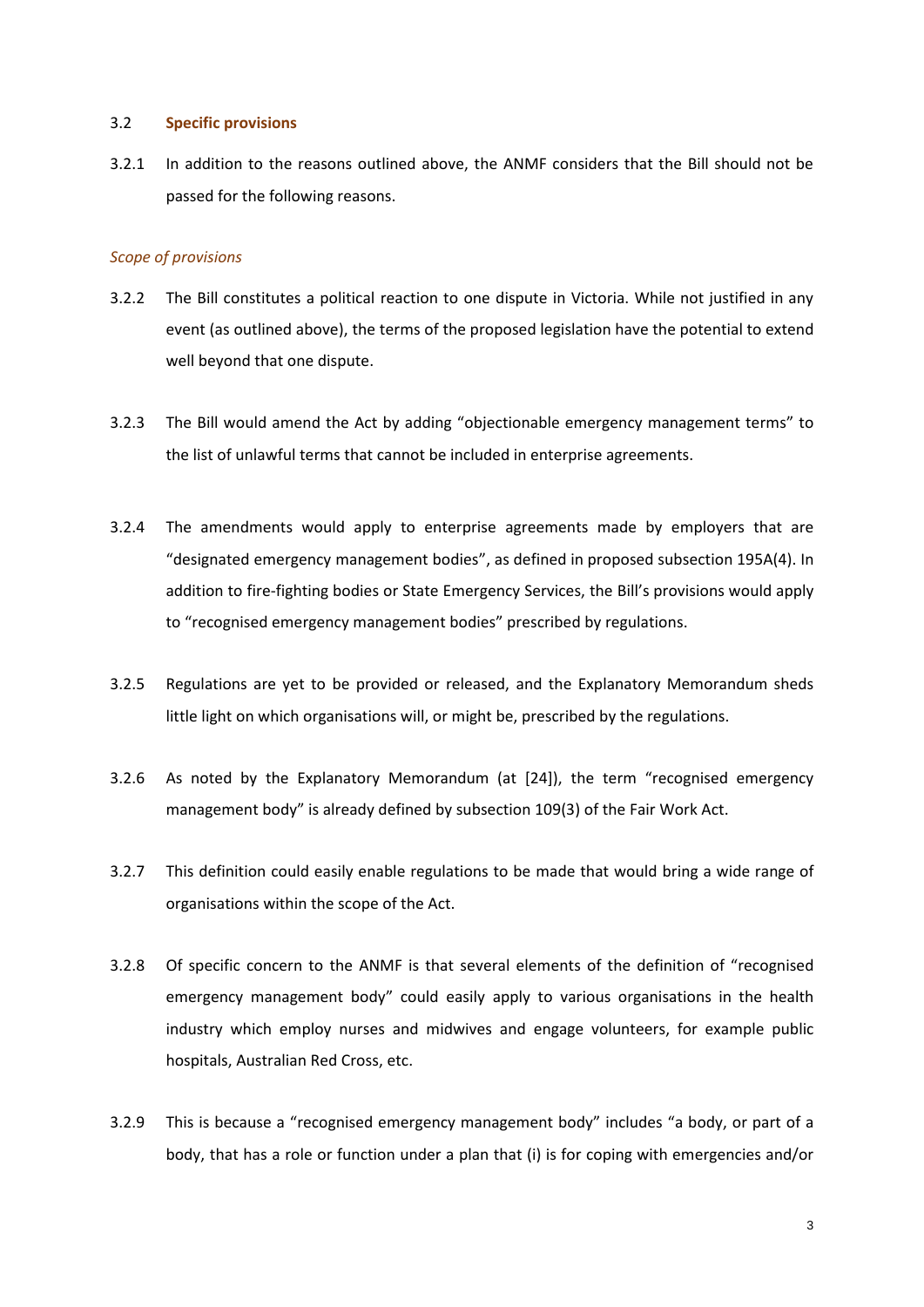disasters; and (ii) is prepared by the Commonwealth, a State or a Territory" (proposed s.109(3)(a)).

- 3.2.10 State emergency management plans may specify a role or function for public hospitals and other health organisations. For example, in Victoria the State Emergency Response Plan outlines the arrangements for coordinated responses to emergencies by various agencies with a role or responsibility in emergency response.<sup>1</sup> The Plan includes references to the roles played by organisations such as the Victorian Department of Health and Human Services and the Australian Red Cross.
- 3.2.11 Public hospitals probably also fall within another limb of section 109 which (at paragraph(3)(c)), further defines a "recognised emergency management body" as 'any other body, or part of a body, a substantial purpose of which involves: (i) securing the safety of persons or animals in an emergency or natural disaster; or … (iii) otherwise responding to an emergency or natural disaster …"
- 3.2.12 Clearly, a public hospital, especially an emergency department, or Red Cross could be called upon to care for victims of an emergency or natural disaster.
- 3.2.13 Another example is the South Australian Ambulance Service, which among other things is responsible for the emergency medical retrieval service (MedStar) which employs nurses and midwives. SA Ambulance as an organisation relies heavily on volunteers especially in rural locations where it engages more than 1400 volunteers.<sup>2</sup>

## *Content of objectionable term*

- 3.2.13 The legislation would define an "objectionable emergency management term" as one which would have or be "likely to have, the effect of" restricting management's ability to, among other things:
	- engage or deploy its volunteers
	- provide support or equipment to those volunteers
	- recognise, value, respect or promote the contribution of its volunteers
	- "otherwise manage its operations in relation to those volunteers".

 $\overline{a}$ 

<sup>1</sup> <https://www.emv.vic.gov.au/plans/revisedserp/>

<sup>2</sup> <http://www.saambulance.com.au/Volunteering.aspx>